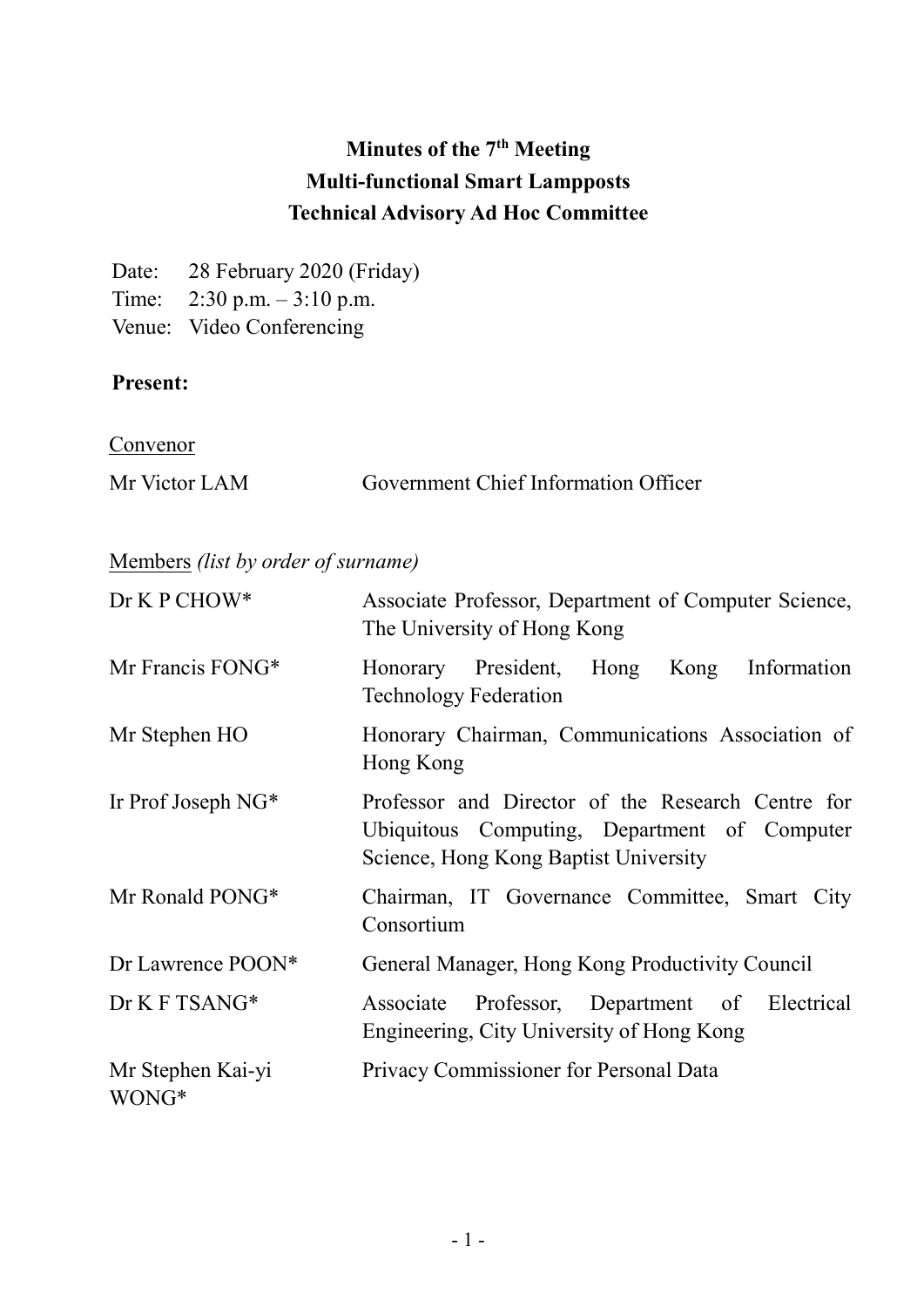| Mr Wilson WONG*              | Executive Officer, Hong<br>Chief<br>Kong<br>Internet<br><b>Registration Corporation Limited</b>      |
|------------------------------|------------------------------------------------------------------------------------------------------|
| <b>OGCIO</b> Representatives |                                                                                                      |
| Mr Kingsley WONG             | Assistant Government Chief Information<br>Officer<br>(Industry Development) [AGCIO(ID)]              |
| Mr Jason PUN                 | Assistant Government Chief Information Officer (Cyber<br>Security and Digital Identity) [AGCIO(CSD)] |
| In Attendance                |                                                                                                      |
| Ms Clara WONG*               | Assistant Legal Counsel, Office of the Privacy<br><b>Commissioner for Personal Data</b>              |
| Mr Davey CHUNG               | Deputy Secretary for Innovation & Technology $(2)$ ,<br>Innovation and Technology Bureau             |
| Mr Alan LO*                  | Principal Assistant Secretary for Innovation and<br>Technology (4), Innovation and Technology Bureau |
| Mr Nelson $IP^*$             | Chief Engineer / Lighting, Highways Department                                                       |
| Mr Tony CK WONG              | Deputy Government Chief Information<br>Officer<br>[DGCIO], OGCIO                                     |
| Mr Rex TONG                  | Chief Systems Manager (Smart City), OGCIO                                                            |
| Ms Peggy POON                | Systems Manager (Smart City)21, OGCIO                                                                |
| <b>Secretary</b>             |                                                                                                      |
| Mr Dantes TANG               | Senior Systems Manager (Smart City)2, OGCIO                                                          |
| <b>Absent with apology:</b>  |                                                                                                      |
| Mr Vincent CHAN              | Partner, Ernst & Young Advisory Services Limited                                                     |

#### \* Participated in the meeting through video conferencing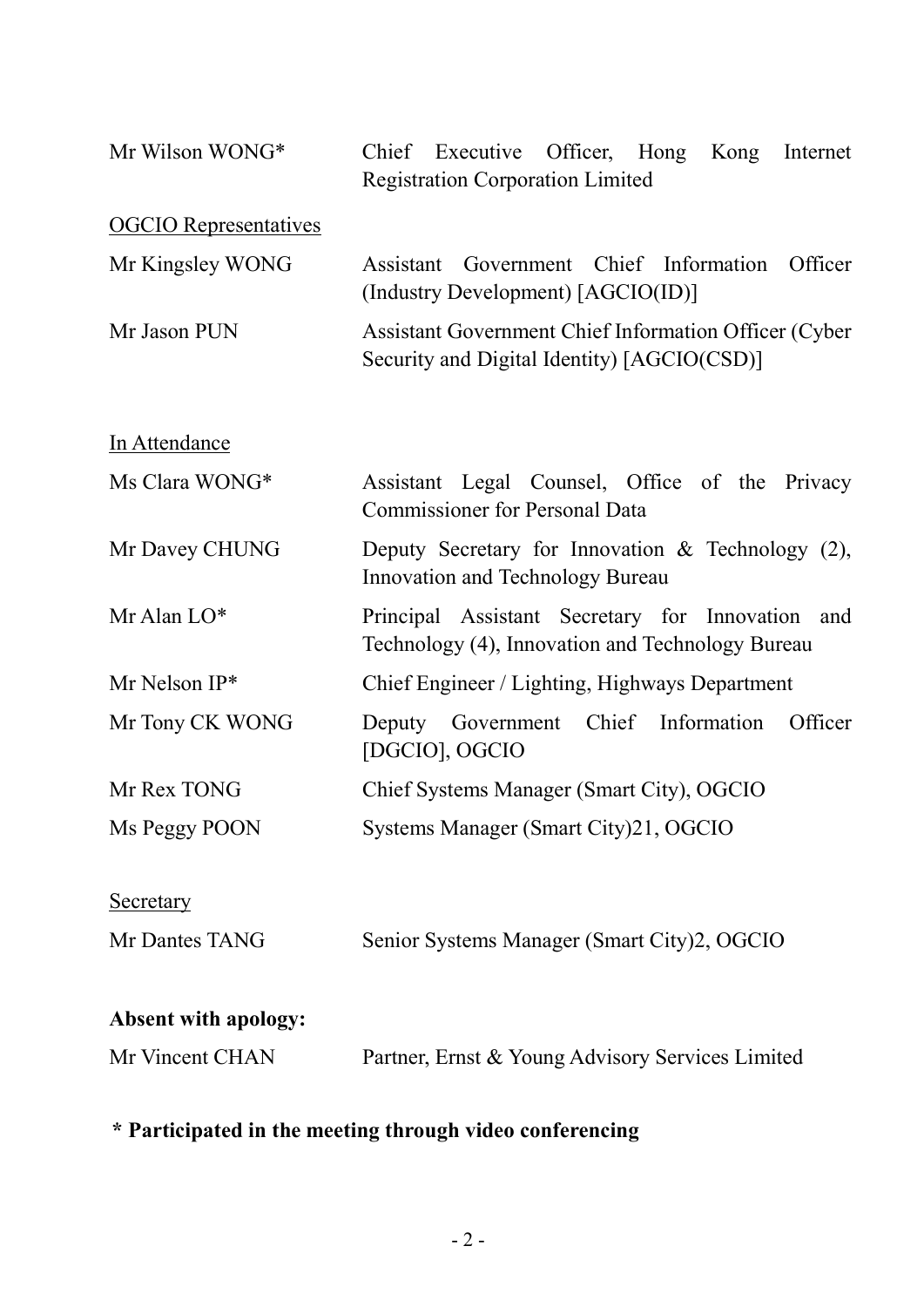#### Discussion:

#### Opening Remarks

 Convenor welcomed Members to join the seventh meeting of the Multi- functional Smart Lampposts Technical Advisory Ad Hoc Committee, which was held through video conferencing to reduce the risk of the spread of coronavirus infection.

### Confirmation of Minutes of Last Meeting

 2. The draft minutes of the sixth meeting held on 17 January 2020 had been circulated to Members with their comments duly incorporated and were uploaded to the smart lampposts thematic webpage on OGCIO website for public reference on 5 February 2020. The minutes were confirmed without amendments.

### Progress Update

 3. AGCIO(ID) updated Members on the progress of proof-of-concept (PoC) trial on using LiDAR to detect vehicular speed and identify vehicle types. During the trial, further testing on using LiDAR to distinguish different types of vehicle from traffic on multiple lanes was conducted with satisfactory results. To achieve higher accuracy, a LiDAR sensor was suggested to be installed at the upper end of the traffic being monitored. the smart lamppost, where there should be no obstruction between the device and

#### Endorsement of Committee Report

 4. AGCIO(ID) summarised the major comments on the draft Committee Report received from Members before the meeting. Members reviewed all the comments and suggested further fine-tunings to the draft Committee Report.